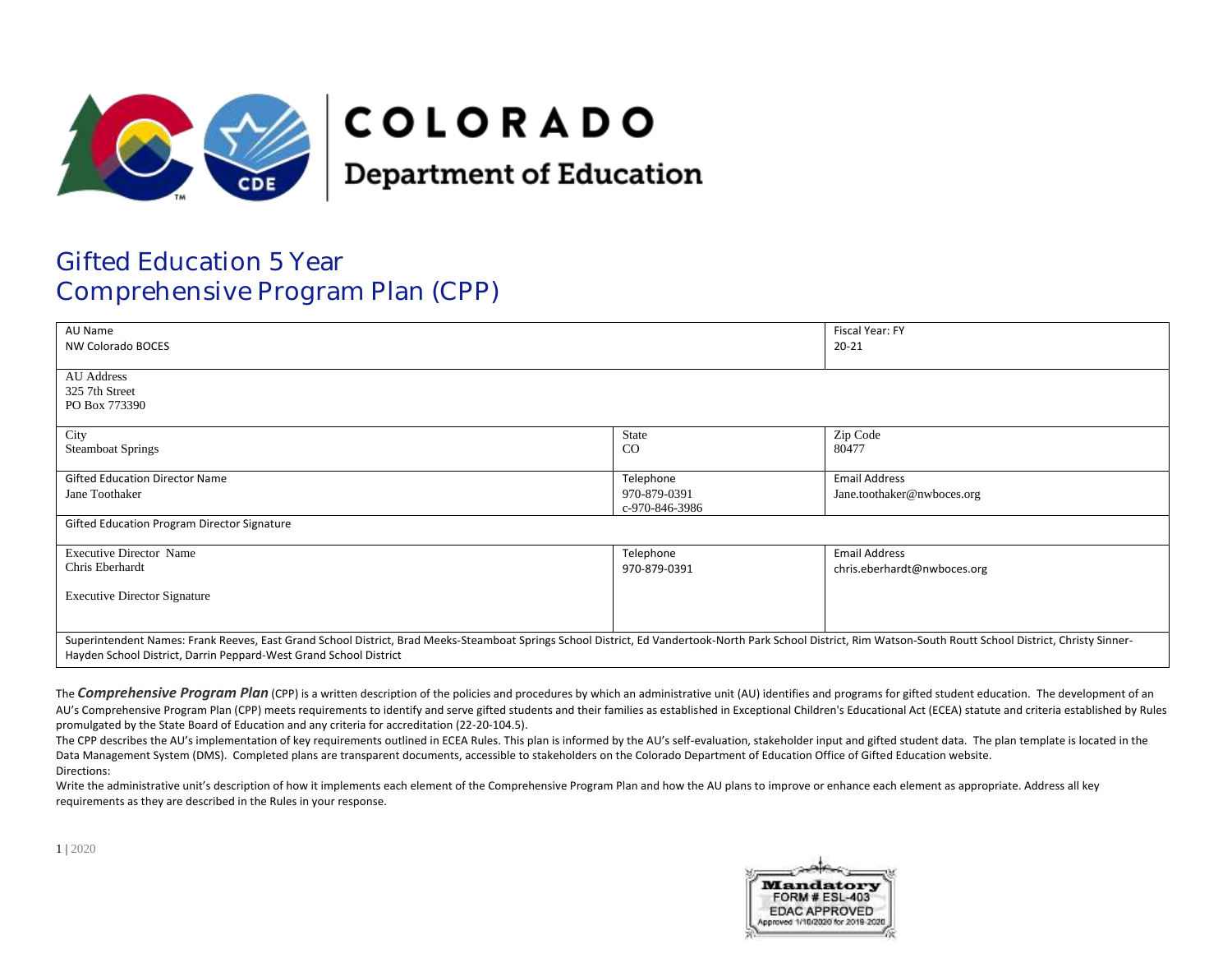| $\text{Computation}$                                                                                                                                                                                                                                                                                                                                                                                                                                                                                                                                                                                                                                                                                                                                                                                                                                                                                                                                                                                                                                         |                                                                                                                                                                                                                                                                                                                                                                                                                                                                                                                                                                                                                                                                                                                                                                                                                                                                                                                                                                                                                                                                                                                                                                                                                                                                                                                                                                                                                                                                                                                                                                                                                                                                                                   |                                                                                                                                                                                                                                                                                                                                                                                                                                                                                                                                                                         |
|--------------------------------------------------------------------------------------------------------------------------------------------------------------------------------------------------------------------------------------------------------------------------------------------------------------------------------------------------------------------------------------------------------------------------------------------------------------------------------------------------------------------------------------------------------------------------------------------------------------------------------------------------------------------------------------------------------------------------------------------------------------------------------------------------------------------------------------------------------------------------------------------------------------------------------------------------------------------------------------------------------------------------------------------------------------|---------------------------------------------------------------------------------------------------------------------------------------------------------------------------------------------------------------------------------------------------------------------------------------------------------------------------------------------------------------------------------------------------------------------------------------------------------------------------------------------------------------------------------------------------------------------------------------------------------------------------------------------------------------------------------------------------------------------------------------------------------------------------------------------------------------------------------------------------------------------------------------------------------------------------------------------------------------------------------------------------------------------------------------------------------------------------------------------------------------------------------------------------------------------------------------------------------------------------------------------------------------------------------------------------------------------------------------------------------------------------------------------------------------------------------------------------------------------------------------------------------------------------------------------------------------------------------------------------------------------------------------------------------------------------------------------------|-------------------------------------------------------------------------------------------------------------------------------------------------------------------------------------------------------------------------------------------------------------------------------------------------------------------------------------------------------------------------------------------------------------------------------------------------------------------------------------------------------------------------------------------------------------------------|
| <b>Exceptional Children's Education Act Program Element</b>                                                                                                                                                                                                                                                                                                                                                                                                                                                                                                                                                                                                                                                                                                                                                                                                                                                                                                                                                                                                  | Please describe how the element is currently<br>implemented in the AU. Address every article of law<br>in each element.                                                                                                                                                                                                                                                                                                                                                                                                                                                                                                                                                                                                                                                                                                                                                                                                                                                                                                                                                                                                                                                                                                                                                                                                                                                                                                                                                                                                                                                                                                                                                                           | If the AU plans to shift practices over the next<br>five years, use the following to explain:<br>Describe the specific action steps (activities,<br>strategies) the AU will take<br>Identify the data, policies and procedures,<br>$\bullet$<br>and/or research that supports the specific<br>steps that were selected<br>Identify who is responsible for implementing<br>$\bullet$<br>these actions steps<br>Provide a timeline for implementation with<br>specific benchmarks and dates<br>Identify the measures used to assess the<br>success of the proposed action |
| Procedures for Parent, Family, and Student Engagement 12.02(2)(a)<br>$12.02(2)(a)(i)$ The program plan shall describe how the AU implements parent, family, and student<br>engagement and communication with regard to gifted education programs that include, but are not<br>limited to: how parents are informed about access to identification procedures; ways to educate<br>parents and families about giftedness or parenting gifted students; information about involvement and<br>progress reporting; what programming options are available to match student strengths and challenges;<br>information about concurrent enrollment; how to be involved in college and career planning; primary<br>languages in the AU, and ways parents and families may participate in the school community.<br>12.02(2)(a)(ii) In multi-district AUs and BOCES, methods of engagement and communication may vary<br>based upon individual district procedures, but each district must have a plan for parent, family, and<br>student communication and engagement. | Family Partnership<br>Communicating with families regarding the gifted<br>education of their children is very important. Many of<br>the districts use district or NW BOCES websites to<br>provide helpful information about the identification<br>process, programming options, Advanced Learning<br>Plans (ALPs), student achievement, and how to be<br>involved in post-secondary planning. Some districts<br>have an electronic handbook attached to their site.<br>Most districts have the capacity to translate gifted ed<br>information into many languages to help meet the<br>diverse needs of our area's families. ALPs are<br>translated into the primary language.<br>In addition, district use a variety of methods of<br>communication with families on a regular basis<br>including:<br>Parent/Teacher conferences<br>$\bullet$<br>Back to School nights<br>$\bullet$<br>Parent meetings<br>Direct communication through email and<br>phone contacts<br>Lending libraries of resource materials<br>Programming is determined using a tiered system of<br>support in order to individually match the<br>students needs to their instructional level.<br>Districts have a range of programming options<br>including:<br>Advanced Placement courses,<br>$\bullet$<br>Concurrent enrollment courses,<br>$\bullet$<br>Independent study opportunities,<br>STEM and STEAM options,<br>$\bullet$<br>Online class opportunities, and<br>Various contests.<br>ALP meetings are held annually and typically take<br>place in person. At that time, students, parents,<br>teachers, and<br>gifted education personnel meet to develop annual<br>goals, discuss programming options, and review |                                                                                                                                                                                                                                                                                                                                                                                                                                                                                                                                                                         |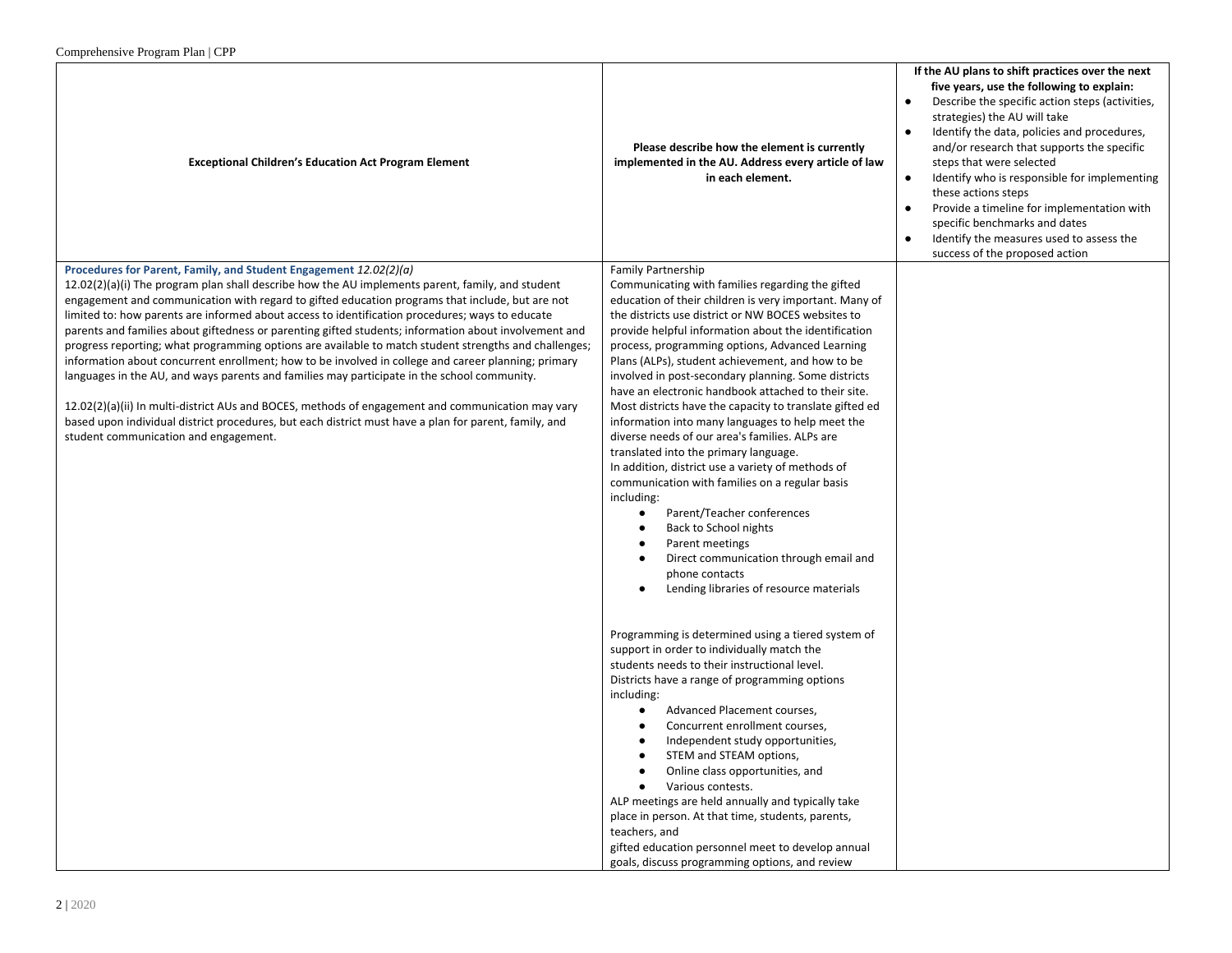|                                                                                                              | student achievement. Periodically, such as at Parent-  |  |
|--------------------------------------------------------------------------------------------------------------|--------------------------------------------------------|--|
|                                                                                                              | Teacher Conferences or via report cards,               |  |
|                                                                                                              | parents are updated on their child's progress toward   |  |
|                                                                                                              | these ALP goals.                                       |  |
|                                                                                                              | Some of the districts have gifted education parent     |  |
|                                                                                                              | groups that are already in progress or are planning    |  |
|                                                                                                              | to start. Districts provide translators for the most   |  |
|                                                                                                              |                                                        |  |
|                                                                                                              | common languages within their community so that        |  |
|                                                                                                              | all parents can participate in these activities. These |  |
|                                                                                                              | meetings provide a conduit for parent education        |  |
|                                                                                                              | about giftedness, concurrent enrollment, and post-     |  |
|                                                                                                              | secondary opportunities.                               |  |
|                                                                                                              | In addition to parent group meetings, most of the      |  |
|                                                                                                              | districts have College Fairs where families can        |  |
|                                                                                                              | speak with representatives from colleges, get          |  |
|                                                                                                              | information, and ask questions. College and career     |  |
|                                                                                                              | options are addressed with parents and students        |  |
|                                                                                                              | during each year's registration process, as well.      |  |
|                                                                                                              |                                                        |  |
| Definition of "Gifted Student" 12.02(2)(b)                                                                   | NW BOCES uses the state's definition of giftedness as  |  |
| $12.02(2)(b)$ The program plan shall include a written definition that is the same as or substantially       | the basis for the implementation of all program plan   |  |
| similar to the definition of "gifted student" specified in section 12.01(16) of these Rules. This definition | elements.                                              |  |
| shall serve as the basis for the implementation of all other program plan elements described below.          |                                                        |  |
| Identification Procedures 12.02(2)(c)                                                                        | Properly identifying students from all demographic     |  |
| The program plan shall describe the assessment process used by the AU for identifying students who           | groups, including low socio-economic, twice-           |  |
| meet the definition specified in section 12.01(16) and for identifying the educational needs of gifted       | exceptional, and English Language Learners, in all     |  |
| students. The assessment process shall recognize a student's exceptional abilities or potential, interests,  | areas of giftedness is a priority for NW BOCES.        |  |
| and needs in order to guide student instruction and individualized planning and programming. In              |                                                        |  |
| traditionally underrepresented student groups and visual/music/performing arts student groups or             | The first step in the identification process is the    |  |
| talent pools, identification may require the collection of student information over time, using additional   | referral. We have several referral strategies in       |  |
| data points from a response to intervention approach, or additional assessment. The AU identification        | place to help uncover gifted potential as follows:     |  |
| procedures shall include, but need not be limited to:                                                        |                                                        |  |
|                                                                                                              | Universal cognitive screening process is in<br>٠       |  |
| $12.02(2)(c)(i)$ A method(s) to ensure equal and equitable access for all students. The program plan shall   | place. This screener is usually administered           |  |
| describe the efforts that the AU will make to identify gifted students from all populations, including       | at one-two grade levels each year. Typically           |  |
| preschool (if applicable) through twelfth grade students, minority students, economically diverse            | at $2^{nd}$ grade and sometimes at $6^{th}$ .          |  |
| students, culturally diverse students, students with limited English proficiency and children with           | Screeners include a non-verbal section that            |  |
| disabilities;                                                                                                | helps to identify underserved populations.             |  |
|                                                                                                              | Students who score at or near the 95th                 |  |
| 12.02(2)(c)(ii) Referral procedures that seek referrals from a variety of sources, and screening             | percentile are considered for further                  |  |
|                                                                                                              |                                                        |  |
| procedures used for conducting identification assessment. Every AU is strongly encouraged to include         | evaluation.                                            |  |
| optional universal screening in identification procedures;                                                   | In addition to a universal screener, districts         |  |
|                                                                                                              | monitor data on qualifying assessments in              |  |
| 12.02(2)(c)(iii) A time line of no more than 30 school days after a referral to determine whether a          | order to find students who are scoring at or           |  |
| student will continue with formal identification assessment, or will receive talent pool designation;        | near the gifted range: 95th percentile or              |  |
|                                                                                                              | above and/or an exceptional rating. These              |  |
| $12.02(2)(c)(iv)$ Implementation of assessments that align with the purpose of identifying exceptionality    | students are considered for further                    |  |
| in the categories of giftedness, and in traditionally underrepresented populations. The AU may choose        | evaluation.                                            |  |
| local assessment tools from the Department's chart of common and varied assessment tools used in             | Not meeting criteria on a single assessment            |  |
| identification;                                                                                              | does not prevent further consideration for             |  |
|                                                                                                              | identification. As with the cognitive                  |  |
| $12.02(2)(c)(v)$ Collection of data for a body of evidence that includes, but is not limited to: assessment  | screener, students who score in this range             |  |
| results from multiple sources and multiple types of data (i.e. qualitative and quantitative data about       | are then                                               |  |
| achievement, cognitive ability, performance, parent and teacher input, motivation and observations of        |                                                        |  |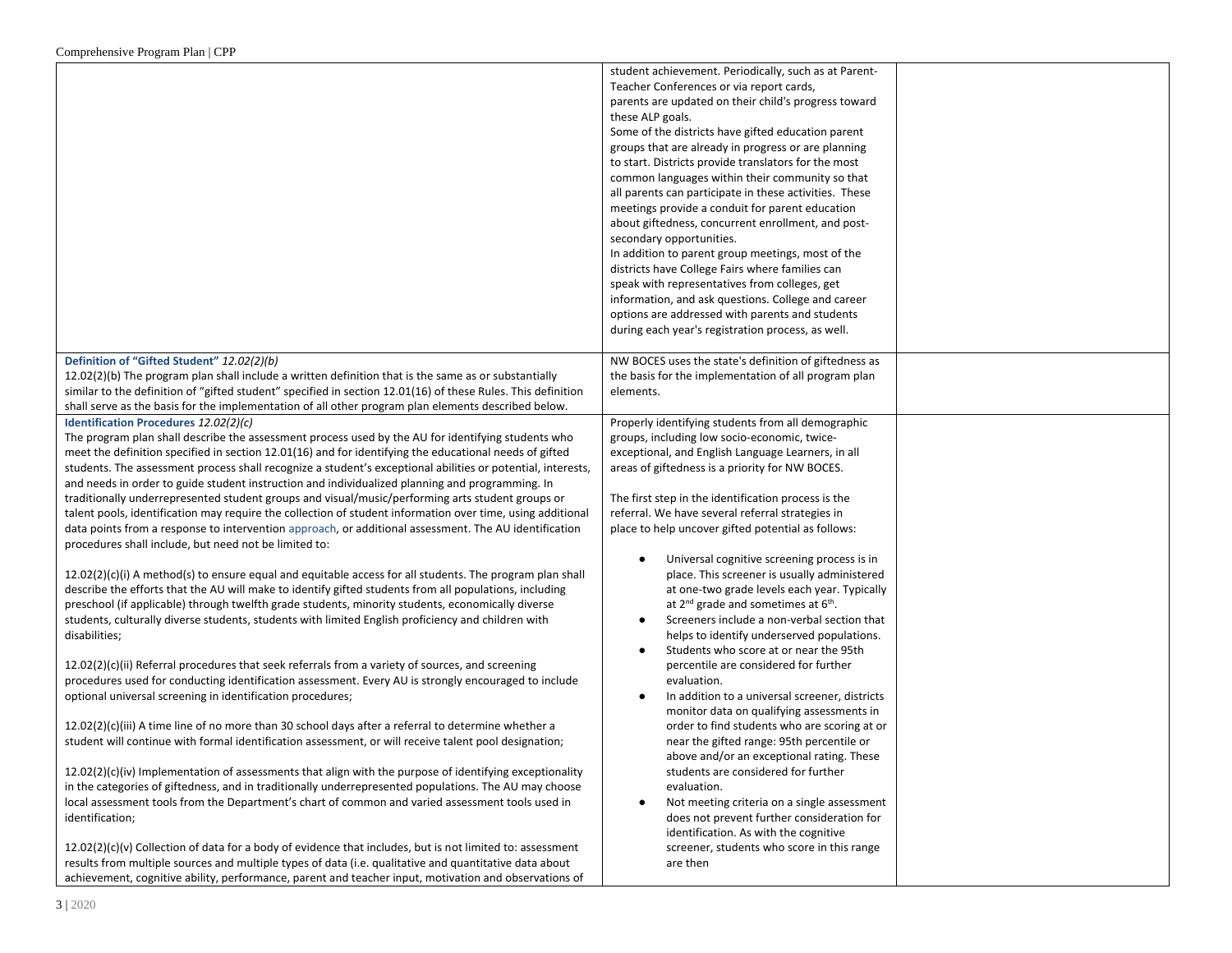gifted characteristics/behaviors). The body of evidence contains data to identify the strength area defined in the definition of gifted children and determine appropriate programming services. These same categories are used in data collection and for developing the ALP;

12.02(2)(c)(vi) A review team procedure; and that includes at least one person trained or endorsed in gifted identification and programming;

12.02(2)(c)(vii) A review team procedure for determining identification or a talent pool designation from a body of evidence and for developing individualized ALPs for identified students. When only cognitive ability assessment data meets criteria in a body of evidence, the review team may determine that the student is identified with general or specific intellectual ability. This identification meets the condition of portability.

12.02(2)(c)(viii) A determination letter for parents and school files describing the decision of the review team, and area(s) of giftedness if the student is found to have exceptional abilities; and

 $12.02(2)(c)(ix)$  A communication procedure by which parents are made aware of the identification assessment process for their student, understand the results of the determination, and engage in the development and review of the student's ALP.

**Identification Portability**  $12.02(2)(e)$ 

- Other referral methods include teacher, parent, and student referrals.
- A determination of eligibility is rendered within 30 days of a referral.
- Parents are contacted via email, mail, or phone call.

Qualification is based on the state's criteria in order to ensure portability and equity within Colorado. A body of evidence that includes qualitative and quantitative data is collected from teachers, parents, and the student before a determination is made. Districts use assessments, such as observation scales, academic tests, cognitive ability assessments and performance rubrics, that align with all areas of giftedness. Districts also administer non-verbal assessments that help reduce the factors that can negatively impact underrepresented populations.

A team that includes gifted education personnel reviews the data and determines if the student qualifies in one or more areas. Notification of final determination is provided to stakeholders as quickly as possible and next steps are determined. Students who qualified begin the ALP process which includes a meeting to help parents understand how their child met the state's criteria, to develop the initial ALP, and to discuss how the ALP will be reviewed annually. When students who have been identified as gifted in other districts enroll in one of our districts, their plan and data are reviewed per the state guidelines regarding portability, i.e. reevaluation or acceptance of the former district's determination. If the body of evidence is incomplete, the receiving the student regarding re-evaluation. Parents are when a student leaves one of our districts, the qualifying evidence is transferred to the receiving district.

|                                                                                                                                                                                                                                                                                                                                                                                                                                                                                                                            | guidelines regarding portability, i.e. reevaluation or<br>acceptance of the former district's determination. If<br>the body of evidence is incomplete, the receiving<br>district consults with the sending district, parents, and<br>the student regarding re-evaluation. Parents are<br>notified of the determination within 60 days. Likewise,<br>when a student leaves one of our districts, the<br>qualifying evidence is transferred to the receiving<br>district. |  |
|----------------------------------------------------------------------------------------------------------------------------------------------------------------------------------------------------------------------------------------------------------------------------------------------------------------------------------------------------------------------------------------------------------------------------------------------------------------------------------------------------------------------------|-------------------------------------------------------------------------------------------------------------------------------------------------------------------------------------------------------------------------------------------------------------------------------------------------------------------------------------------------------------------------------------------------------------------------------------------------------------------------|--|
| Criteria for Determining Exceptional Ability (Giftedness) or Talent Pool 12.02(2)(d)<br>$12.02(2)(d)(i)$ For each category of giftedness defined in 12.01(16), criteria for exceptional ability means:<br>95 percentile or above on a standardized nationally normed test or observation tool, or a rating on a<br>performance assessment that indicates exceptionality/distinguished compared to age mates.<br>12.02(2)(d)(ii) Not meeting criteria on a single assessment tool shall not prevent further data collection | Students are screened annually in each district and<br>those that do not qualify are put on a monitor list for<br>potential identification in the future.                                                                                                                                                                                                                                                                                                               |  |
| or consideration for identification, if other indicators suggest exceptional potential as observed in a<br>body of evidence.                                                                                                                                                                                                                                                                                                                                                                                               |                                                                                                                                                                                                                                                                                                                                                                                                                                                                         |  |
| 12.02(2)(d)(iii) Criteria for screening assessments is a score range less than the 95 percentile ranking or<br>results on observation/performance assessment tools as determined by the AU to determine referrals,<br>further data collection and observation, and/or formation of student talent pools.                                                                                                                                                                                                                   |                                                                                                                                                                                                                                                                                                                                                                                                                                                                         |  |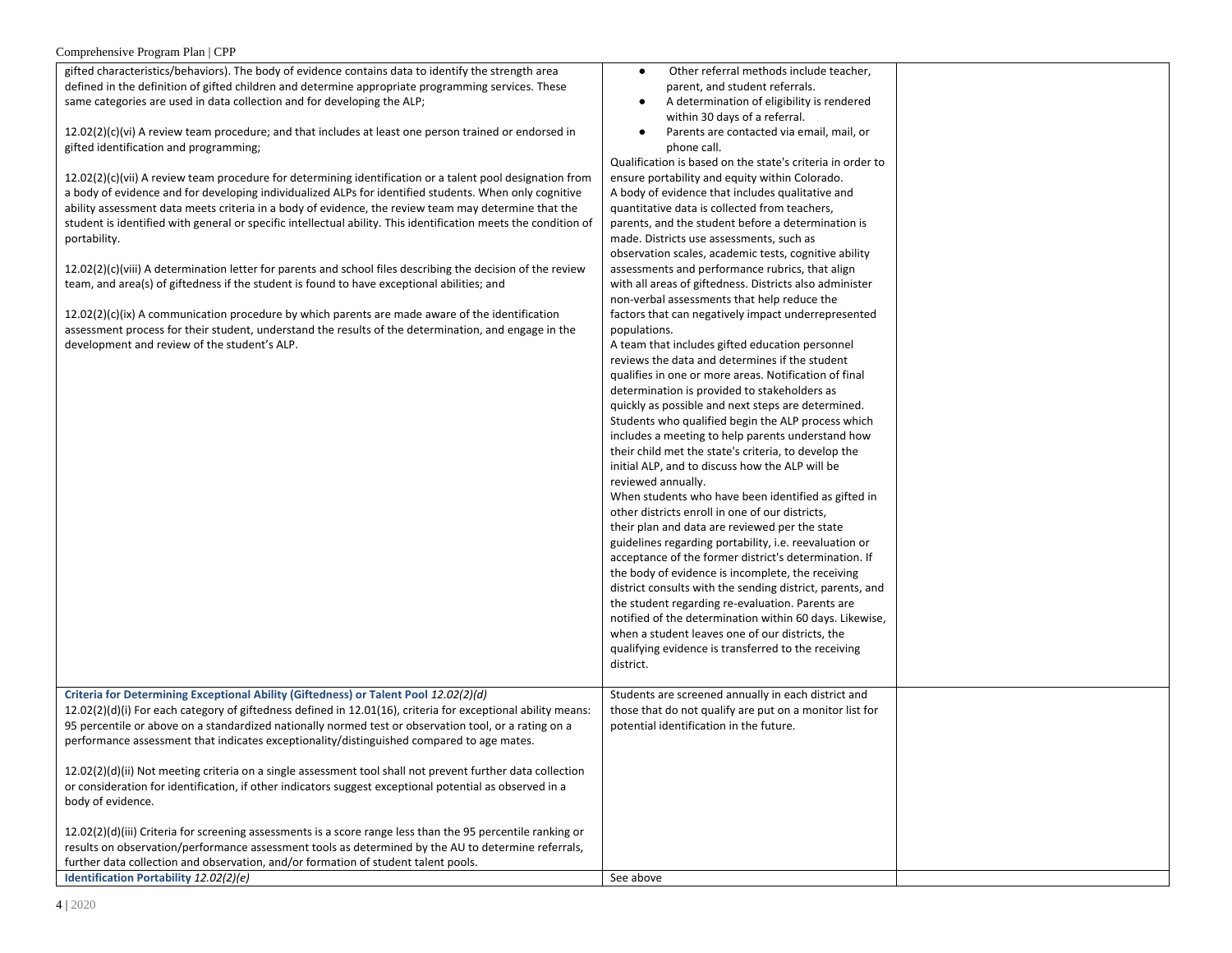| Identification portability shall be based upon AU implementation of statewide identification procedures<br>required in Section 12.02(2)(c) and use of criteria set for exceptionality in Section 12.02(2)(d) and<br>determination of a student's identification in one or more of the categories of giftedness as described in<br>the state definition of gifted children in Section 12.01(16). Administrative units shall implement<br>procedures for statewide portability of identification that include, but may not be limited to:<br>$12.02(2)(e)(i)$ A requirement that the sending school/district transfer the body of evidence for<br>identification and the ALP with student records when the student moves from one district to another;<br>12.02(2)(e)(ii) Review of the transferred student's ALP within 45 school days of start date to determine<br>programming options and services that serve the identified area(s) according to the district and<br>community resources of the receiving district;                                                                                                                                                                                                                                                                                                                                                                                                                                                                                                                                                                        |                                                                                                                                                                                                                                                                                                                                                                                                                                                                                                                                                                                                                                                                                                                                                                                                                                                                     |  |
|-----------------------------------------------------------------------------------------------------------------------------------------------------------------------------------------------------------------------------------------------------------------------------------------------------------------------------------------------------------------------------------------------------------------------------------------------------------------------------------------------------------------------------------------------------------------------------------------------------------------------------------------------------------------------------------------------------------------------------------------------------------------------------------------------------------------------------------------------------------------------------------------------------------------------------------------------------------------------------------------------------------------------------------------------------------------------------------------------------------------------------------------------------------------------------------------------------------------------------------------------------------------------------------------------------------------------------------------------------------------------------------------------------------------------------------------------------------------------------------------------------------------------------------------------------------------------------------------------|---------------------------------------------------------------------------------------------------------------------------------------------------------------------------------------------------------------------------------------------------------------------------------------------------------------------------------------------------------------------------------------------------------------------------------------------------------------------------------------------------------------------------------------------------------------------------------------------------------------------------------------------------------------------------------------------------------------------------------------------------------------------------------------------------------------------------------------------------------------------|--|
| $12.02(2)(e)(iii)$ If the receiving district finds the body of evidence to be incomplete, the receiving district<br>shall consult with, as practical, the former district, parents, and student and re-evaluate the<br>identification determination; and.                                                                                                                                                                                                                                                                                                                                                                                                                                                                                                                                                                                                                                                                                                                                                                                                                                                                                                                                                                                                                                                                                                                                                                                                                                                                                                                                     |                                                                                                                                                                                                                                                                                                                                                                                                                                                                                                                                                                                                                                                                                                                                                                                                                                                                     |  |
| $12.02(2)(e)(iv)$ Communication to parents within 60 school days of start date about how the new district<br>will meet the needs outlined in the student's ALP                                                                                                                                                                                                                                                                                                                                                                                                                                                                                                                                                                                                                                                                                                                                                                                                                                                                                                                                                                                                                                                                                                                                                                                                                                                                                                                                                                                                                                |                                                                                                                                                                                                                                                                                                                                                                                                                                                                                                                                                                                                                                                                                                                                                                                                                                                                     |  |
| Advanced Learning Plan Content 12.02(2)(f)<br>The AU shall develop an ALP for every gifted student according to the student's determined area(s) of<br>giftedness, interests, and instructional and affective needs. The ALP shall be considered in educational<br>planning toward post-secondary readiness outcomes and decision-making concerning subsequent<br>programming for that student and be used in the articulation/transition process, preschool (if<br>applicable) through grade 12. At the high school level ALPs may blend with the student's individualized<br>career and academic plan (ICAP) if all content of the ALP are inclusive in the ICAP which includes<br>achievement and affective goals. The ALP content shall include, but not be limited to:<br>$12.02(2)(f)(i)$ A student profile described in a body of evidence. This profile shall be subject to the AU's<br>student records confidentiality guidelines. The local AU determines periodic updates of the student<br>profile, especially in terms of interests, and/or demonstration of previously unidentified strengths;<br>$12.02(2)(f)(ii)$ A working-document section of the ALP. This portion of the ALP records annual<br>measurable, attainable achievement and affective goals and progress. Achievement goals are standards-<br>based statements in strength area(s). Additional achievement goals may be needed to address<br>documented achievement gaps or career interest. Affective goals reflect development of personal,<br>social, communication, leadership, and/or cultural competency; | ALPs are developed/updated annually in collaboration<br>with teachers, students, and parents each year and<br>include a current profile of student achievement,<br>interests, activities, and involvement in the<br>community. These meetings ensure that all<br>stakeholders have a common understanding of<br>available programming that will enhance students'<br>areas of strength, interests,<br>academic needs, and affective needs. Goals are<br>written to address both academic and affective needs.<br>Goals align with tiered instruction and may include<br>differentiation, supplemental or intensive<br>programming depending on the needs of students.<br>Teachers, students, and parents are given a hard copy<br>of the ALP and/or they have access to the<br>plan electronically and their signatures serve as<br>documentation of participation. |  |
| $12.02(2)(f)(iii)$ Description or delineation of supplemental curriculum, activities, specific programs or<br>coursework, specific strategies, and/or extended or expanded learning opportunities available in the AU<br>that match a student's strength area(s) and support the goals;<br>$12.02(2)(f)(iv)$ Progress reports that align with the AU's or member district's schedule for parent-<br>reporting and/or conferences about student progress. Adjustments to goals and programming options<br>may occur during any progress reporting period;                                                                                                                                                                                                                                                                                                                                                                                                                                                                                                                                                                                                                                                                                                                                                                                                                                                                                                                                                                                                                                      | Most of the districts write standards-based goals for<br>achievement and affective needs and other<br>districts are moving in that direction. Academic goals<br>are matched to students' areas of strength and<br>include strategies, supplemental curriculum, and<br>activities to help achieve the goals. Affective goals<br>address a strength or an area of concern that is a<br>challenge to their potential,                                                                                                                                                                                                                                                                                                                                                                                                                                                  |  |
| 12.02(2)(f)(v) Personnel involved in ALP development, and in progress report meetings or conferences,<br>including, but not limited to classroom teacher(s), student, parents, gifted education staff or staff with<br>training in gifted education identification and programming, and support staff as appropriate.                                                                                                                                                                                                                                                                                                                                                                                                                                                                                                                                                                                                                                                                                                                                                                                                                                                                                                                                                                                                                                                                                                                                                                                                                                                                         | such as lack of leadership skills. Although the state<br>does not have affective standards, districts use<br>social-emotional standards from other sources such as<br>the National Association for Gifted Children or<br>American School Counselor Association.                                                                                                                                                                                                                                                                                                                                                                                                                                                                                                                                                                                                     |  |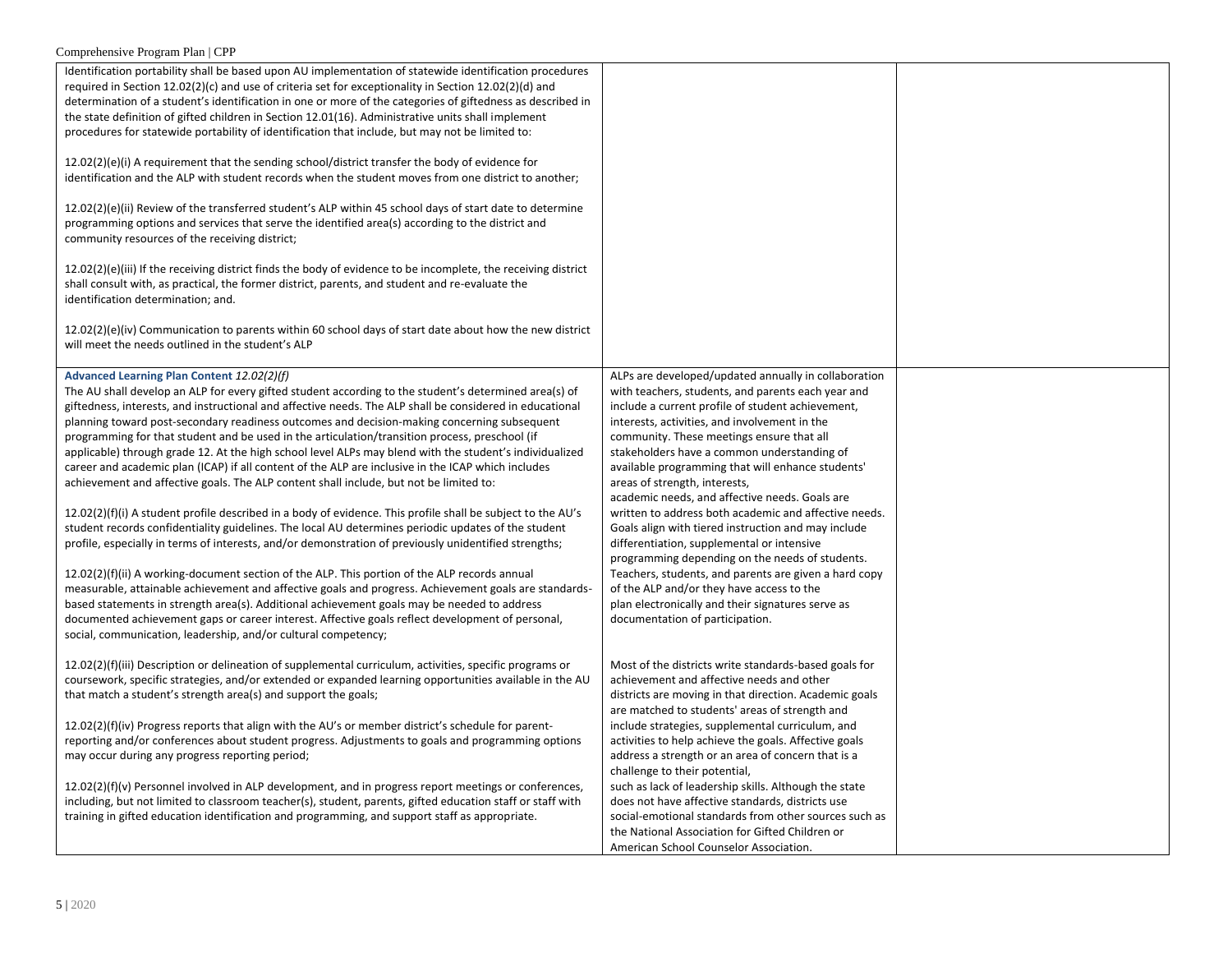|                                                                                                             | Most districts report on progress toward goals during       |  |
|-------------------------------------------------------------------------------------------------------------|-------------------------------------------------------------|--|
|                                                                                                             | parent-teacher conferences either through the               |  |
|                                                                                                             | progress monitoring section of the ALP or through the       |  |
|                                                                                                             | classroom teacher on a regular basis.                       |  |
|                                                                                                             | When applicable, transition information between             |  |
|                                                                                                             | school levels is either included in the ALP or              |  |
|                                                                                                             | provided by some other means, such as a letter or a         |  |
|                                                                                                             |                                                             |  |
|                                                                                                             | special meeting. ALPs are managed within each               |  |
|                                                                                                             | school's electronic cumulative record/data                  |  |
|                                                                                                             | management system and are automatically<br>transferred      |  |
|                                                                                                             | along with other student data at the end of each            |  |
|                                                                                                             | school year. As students' progress from one grade           |  |
|                                                                                                             | level to the next or from one school level to the next,     |  |
|                                                                                                             | ALPs are transferred with them through this                 |  |
|                                                                                                             | data management system.                                     |  |
|                                                                                                             | At the secondary level, students prepare Individual         |  |
|                                                                                                             | College and Academic Plans (ICAP) to help them              |  |
|                                                                                                             |                                                             |  |
|                                                                                                             | transition to post-secondary opportunities. Although        |  |
|                                                                                                             | the districts do not blend the ALP with the ICAP,           |  |
|                                                                                                             | these two documents complement and inform each              |  |
|                                                                                                             | other to help students plan their futures.                  |  |
| ALP Procedures and Responsibilities 12.02(2)(g)                                                             | ALPs are written by the district/school level gifted        |  |
| $12.02(2)(g)(ii)$ Personnel assigned with the responsibility for development and monitoring. At minimum     | education coordinator in collaboration with families,       |  |
| the student's parents and classroom teachers should be familiar with and support ALP goals, and/or          | teachers and the student.                                   |  |
| write ALP measurable goals according to local procedures. Gifted education resource personnel may           |                                                             |  |
| assist in the writing of goals, but may not be the sole custodian of the ALP. Goals are written and aligned |                                                             |  |
| with classroom tiered instruction and expanded learning opportunities for supplemental or intensive         |                                                             |  |
| programming;                                                                                                |                                                             |  |
|                                                                                                             |                                                             |  |
| $12.02(2)(g)(iii)$ A method to develop student awareness and active participation in the ALP process;       |                                                             |  |
|                                                                                                             |                                                             |  |
| $12.02(2)(g)(iv)$ A process for management of ALPs within the cumulative file system including a            | See above                                                   |  |
| procedure for transferring ALPs between grade levels, school levels, and districts. It is highly encouraged |                                                             |  |
| that ALPs are written by those working with the gifted student and that the ALP is an ongoing plan for      |                                                             |  |
| coursework, tiered instruction, and increasing performance in the student's area of strength. ALP goals     |                                                             |  |
| should be written or reviewed for current relevancy to teachers and students at the beginning of the        |                                                             |  |
| school year;                                                                                                |                                                             |  |
|                                                                                                             | See above                                                   |  |
| $12.02(2)(g)(v)$ An ALP progress reporting timeline. The review of progress integrates with ongoing         |                                                             |  |
| conference or reporting periods of the district. It is highly encouraged that ALPs be student-led at the    |                                                             |  |
| secondary level; and                                                                                        |                                                             |  |
|                                                                                                             |                                                             |  |
| $12.02(2)(g)(vi)$ A system to show evidence of parent engagement and input in ALP development and in        |                                                             |  |
| the review of progress. Evidence may include, but is not limited to: signature, electronic signature or     |                                                             |  |
|                                                                                                             |                                                             |  |
| checkbox of involvement, checklist, or other assurance supporting the student's growth. If after 3          |                                                             |  |
| documented attempts to contact the parents for signature, no parental signature is obtained, school         |                                                             |  |
| personnel shall continue with ALP implementation and continue to engage parents in the process.             |                                                             |  |
| Programming $12.02(2)(h)$                                                                                   | Programming is determined as part of the ALP                |  |
| $12.02(2)(h)(i)$ The program plan shall describe the programming components, options, and strategies        | development process. Programming varies among               |  |
| that will be implemented by the AU and schools to appropriately address the educational needs of            | districts, school levels, and grade levels. Every effort is |  |
| gifted students. Programming shall match the academic strengths and interests of the gifted student.        | made to support students' interests, goals, and their       |  |
| Other educational or affective needs shall be addressed according to the individual student's profile.      | areas of giftedness with appropriate affective              |  |
| Programming components, options, and strategies shall include, but need not be limited to:                  | and educational options.                                    |  |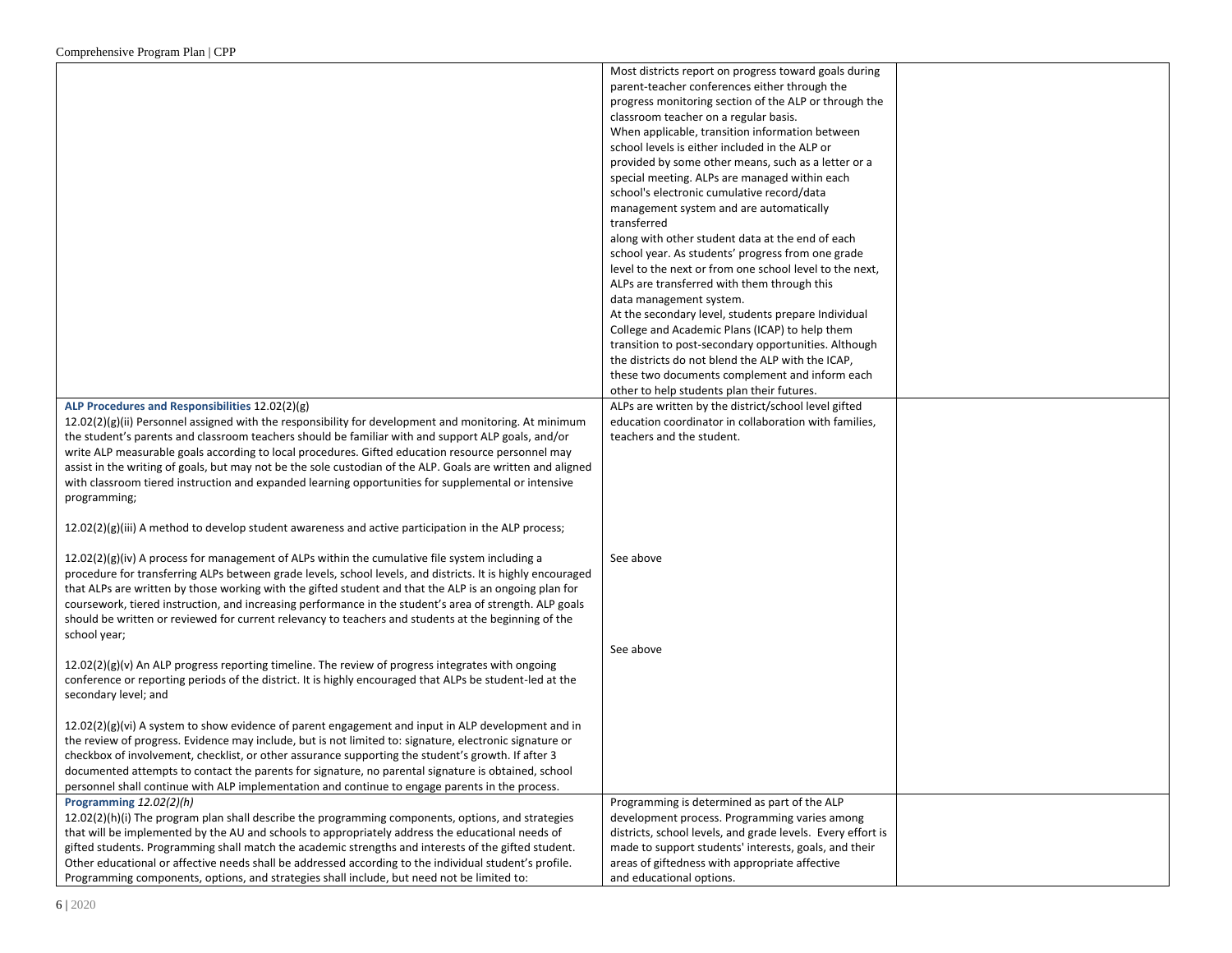12.02(2)(h)(i)(A) Alignment of the gifted student's assessment data and ALP goals to programming options in the areas of giftedness;

12.02(2)(h)(i)(B) Structures or type of delivery by which gifted students are served at the different school levels (e.g., the general classroom, resource location, small instructional group, and/or pullout for direct and extended instruction aligned to strength area);

12.02(2)(h)(i)(C) Support in differentiated instruction and methods (e.g., acceleration, cluster grouping and higher order thinking skills);

12.02(2)(h)(i)(D) Affective and guidance support systems (e.g., social skills training, early college and career planning);

12.02(2)(h)(i)(E) Diverse content options provided for gifted students in their areas of strength (e.g., mentorship, Socratic seminars, advanced math, honors courses);

12.02(2)(h)(i)(F) The means by which articulation for preschool (if applicable) through grade 12 is planned and implemented;

12.02(2)(h)(i)(G) Pre-collegiate and/or pre-advanced placement support;

12.02(2)(h)(i)(H) ALP development and reviews conducted through the collaborative efforts of the teacher(s), other school personnel (as needed), parents and the student (as appropriate);

12.02(2)(h)(i)(I) Post-secondary options available to gifted students.

12.02(2)(h)(i)(J) Concurrent enrollment opportunities, if indicated by a gifted child's ALP or ICAP. To be considered in an ALP, the AU shall consider the student's need for appropriate concurrent enrollment, available options, funding, and requirement for administrative approval.

12.02(2)(h)(ii) Students identified with exceptional ability require provisions to develop the areas of strength over time. When underachievement and/or motivational issues are observed behaviors in a gifted student, the ALP team, child study team, or review team shall problem solve in collaboration with the family, the student, and appropriate staff.

**Evaluation and Accountability Procedures** *12.02(2)(i)* The comprehensive program plan shall describe the AU's procedures for evaluation and accountability including, but not limited to:

12.02(2)(i)(i) Unified improvement plan addendum methods by which gifted student performance is monitored and measured for continual learning progress and how such methods align with the state accreditation process (e.g., annual UIP gifted education addendum, multi-district/BOCES summary, intervention progress monitoring data sources, ALP goals, and performance, district, and/or state assessment data). These methods include UIP elements such as annual gifted student performance target(s) and an action plan to meet the target(s) and a timeline to report on progress toward targets; curricular activities such as Destination Imagination to better meet student needs. At the middle school level, some districts provide accelerated and/or compacting options in addition to differentiation. One district has an intervention time to work with gifted students daily in the areas of giftedness. During this intervention time, they also work on their affective needs. As at the elementary level, all districts offer extra-curricular activities, competitions, and enrichment opportunities such as clubs, competitions, and field trips. In addition to district competitions, NW BOCES hosts a Model United Nations competition for middle school students from the northwest region annually. While differentiation continues to take place, high school students can enroll in concurrent enrollment courses, Advanced Placement courses, and even an EMT program at one school. Students can participate in many competitions, such as the Knowledge Bowl, and can join clubs, such as the National Honor Society. Students receive guidance from counselors and/or advisors on which

At the elementary level, the most common form of support is differentiation within the general education curriculum. In some districts cluster grouping advanced students is used. In addition to differentiation, all districts offer some type of extra-

activities would best suit their immediate and postsecondary needs. At all districts, students receive affective needs instruction from qualified personnel in the general education setting. Some districts offer additional

support for gifted students in "lunch bunch" groups or some other type of setting. Individual schools have problem-solving teams that address student achievement gaps through a MTSS process. For students who are gifted these teams address students whose scores fall below ability-based expectations. The teams contact the student, parents, and teachers in an effort to uncover the root cause of the underachievement and then put

interventions in place to remedy the situation. Districts embed gifted education goals into the Unified

analyzed. Identified trends among the gifted students are then compared to identified trends in the general student population to determine if the trend is divergent or convergent with the district's

Improvement Plan (UIP). Dependent on their size they will do this annually or every other year. Student data

is analyzed to determine trends in academic achievement. In larger districts trends among

demographic groups are also

general population.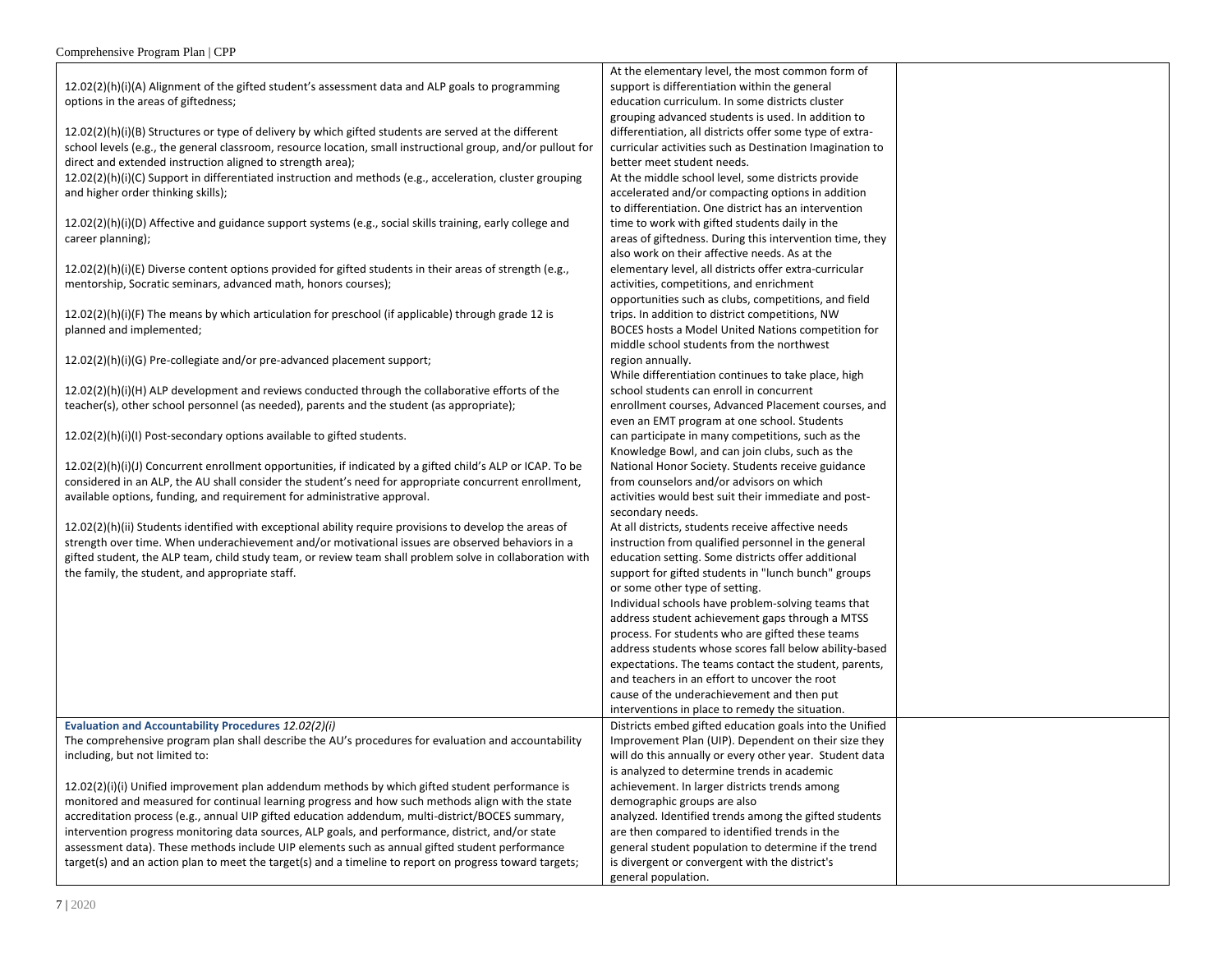| $12.02(2)(i)(ii)$ Methods by which student affective growth is monitored and measured for continual         | Once this determination is made, goals are written for  |  |
|-------------------------------------------------------------------------------------------------------------|---------------------------------------------------------|--|
| development (e.g., rubrics for personal journals and anecdotal data, student surveys, demonstration of      | the divergent trends and, possibly, the                 |  |
| self-advocacy, and student career and/or college plans);                                                    | convergent trends that have not been addressed in       |  |
|                                                                                                             | the general UIP. These goals help guide                 |  |
| 12.02(2)(i)(iii) Methods for ensuring that gifted student performance (achievement and growth) and          | curricular decisions and they are monitored for         |  |
| reporting are consistent with state accreditation and accountability requirements (i.e., disaggregation of  | effectiveness using embedded progress tools such as     |  |
| state assessment data for gifted students, identification of discrepancies in the data, goal setting and    | MAP assessments or classroom formative                  |  |
| demonstration of achievement and growth); and                                                               | assessments.                                            |  |
|                                                                                                             | Student affective needs are addressed during the        |  |
| 12.02(2)(i)(iv) Methods for self-evaluation of the gifted program including a schedule for periodic         | annual ALP meetings but, on a whole, are not            |  |
|                                                                                                             |                                                         |  |
| feedback and review (e.g., review of gifted policy, goals, identification process, programming              | monitored for progress by the majority of the districts |  |
| components, personnel, budget and reporting practices, and the impact of gifted programming on              | yet.                                                    |  |
| student achievement and progress); and                                                                      |                                                         |  |
|                                                                                                             |                                                         |  |
| $12.02(2)(i)(v)$ Methods by which parents, educators, and other required persons are informed about the     |                                                         |  |
| methods described in 12.02(2)(i)(i-iv) above.                                                               |                                                         |  |
| Personnel 12.02(2)(j)                                                                                       | NW BOCES employs a part time (.3 FTE) gifted            |  |
| 12.02(2)(j)(i) The program plan shall describe the personnel who provide instruction, counseling,           | education administrator to oversee the gifted           |  |
| coordination and other programming for gifted students. Personnel shall be knowledgeable in the             | education program for NW BOCES. In addition,            |  |
| characteristics, differentiated instructional methods and competencies in the special education of gifted   | districts have designated gifted education personnel    |  |
| students. Qualified personnel with endorsement or an advanced degree in gifted education are                | (some of whom are endorsed in gifted                    |  |
|                                                                                                             |                                                         |  |
| preferred in specific programs and classrooms consisting of mainly gifted students. Beginning with the      | education) who work directly with students and/or       |  |
| 2010-2011 school year, every AU shall employ or contract with a person who is responsible for:              | oversee the gifted education program within their       |  |
|                                                                                                             | districts/schools. Paraprofessionals are not the sole   |  |
| 12.02(2)(j)(i)(A) Management of the program plan;                                                           | instructional provider for gifted students              |  |
|                                                                                                             | although they may have a support role.                  |  |
| 12.02(2)(j)(i)(B) Professional development activities, the purposes of which are:                           | Professional development in gifted education is         |  |
|                                                                                                             | provided by NW BOCES, CDE, and individual districts.    |  |
| $12.02(2)(j)(i)(B)(l)$ To improve and enhance the skills, knowledge and expertise of teachers and other     | At least one representative from NW BOCES attends       |  |
| personnel who provide instruction and other supportive services to gifted students; and                     | each training and is responsible for bringing the       |  |
|                                                                                                             | information back to the other districts during our      |  |
| $12.02(2)(j)(i)(B)(II)$ To increase, to the extent practicable, the number of qualified personnel providing | Gifted Education Committee meetings. The NW BOCES       |  |
| instruction to gifted students.                                                                             | Gifted Education Committee meets monthly with the       |  |
|                                                                                                             |                                                         |  |
|                                                                                                             | Director to work on goals established by the districts  |  |
| 12.02(2)(j)(ii) The AU shall make good faith effort to hire and retain on at least a halftime basis one     | as a whole and also network and receive pertinent       |  |
| qualified person to administer and monitor the implementation of the AU's gifted program.                   | information. Many districts send personnel and/or       |  |
|                                                                                                             | parents to conferences such as Colorado Association     |  |
| 12.02(2)(j)(iii) Administrative units should consider employing sufficient personnel for ALP writing and    | of Gifted Children or Beyond Giftedness.                |  |
| monitoring, and differentiated instruction for gifted students.                                             | The gifted education administrator shares information   |  |
|                                                                                                             | regarding GT endorsement opportunities and              |  |
| $12.02(2)(j)(iv)$ Administrative units should collaborate with universities and colleges for the            | degree programs offered by Colorado universities and    |  |
| development of qualified personnel.                                                                         | colleges with the GT Committee. The                     |  |
|                                                                                                             | committee members forward the information to staff      |  |
| $12.02(2)(j)(v)$ Personnel responsible for the instruction and learning of gifted students in core academic | within their districts. In addition, NW BOCES           |  |
| areas must meet the requirements under federal law for highly qualified teachers.                           | procures college credit for many in-house               |  |
|                                                                                                             |                                                         |  |
| 12.02(2)(j)(vi) Paraprofessionals may serve in supportive roles, but may not be the sole instructional      | workshops/trainings in gifted education.                |  |
|                                                                                                             |                                                         |  |
| provider, nor may such paraprofessionals be funded using state gifted education funds.                      |                                                         |  |
|                                                                                                             |                                                         |  |
| 12.02(2)(j)(vii) The program plan shall also indicate the content of and means by which the AU supports     |                                                         |  |
| the acquisition and/or improvement of the knowledge and competencies of personnel through                   |                                                         |  |
| appropriate professional development relating to the instruction, programming and counseling for            |                                                         |  |
| gifted students. (e.g., induction and in-service programs, job-embedded training and coaching, gifted       |                                                         |  |
| education workshops or institutes and college coursework). Key topics should include, but need not be       |                                                         |  |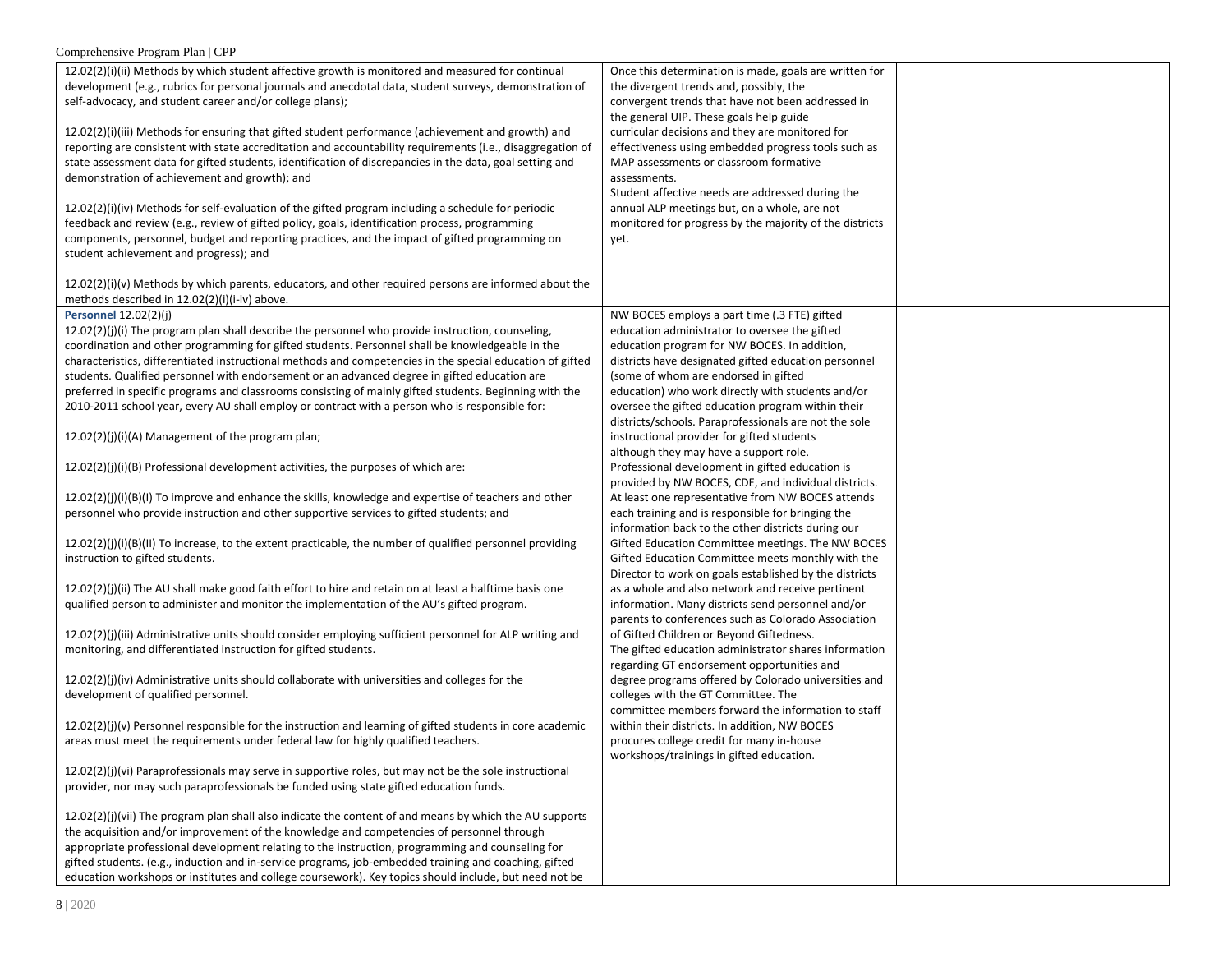| limited to, gifted characteristics and myths, differentiated instruction, affective needs, counseling,<br>content instructional options and advanced curricular strategies (e.g., higher order thinking strategies).                                                                                                                                                                                                                                                                                                                                                                                                                                                                                                                                                                                                                                                                  |                                                                                                                                                                                                                                                                                                                                                                                                                                                                                                                                                                                |  |
|---------------------------------------------------------------------------------------------------------------------------------------------------------------------------------------------------------------------------------------------------------------------------------------------------------------------------------------------------------------------------------------------------------------------------------------------------------------------------------------------------------------------------------------------------------------------------------------------------------------------------------------------------------------------------------------------------------------------------------------------------------------------------------------------------------------------------------------------------------------------------------------|--------------------------------------------------------------------------------------------------------------------------------------------------------------------------------------------------------------------------------------------------------------------------------------------------------------------------------------------------------------------------------------------------------------------------------------------------------------------------------------------------------------------------------------------------------------------------------|--|
| <b>Budget 12.02(2)(k)</b><br>$12.02(2)(k)(i)$ The AU shall include in the annual plan a budget for gifted education which reflects the<br>collaborative efforts of the AU and cost of implementing the program elements and the student goals<br>stated in the annual comprehensive program plan. The budget shall detail the funding committed by the<br>AU and funding requested from the Department. Funding committed by the AU shall be an amount<br>determined by the AU to contribute towards the AU's gifted student education program described in<br>the AU's program plan. Funds requested from the Department may be used for:<br>12.02(2)(k)(i)(A) Salaries for appropriately licensed and endorsed personnel primarily serving gifted<br>students (e.g., gifted education directors, coordinators, resource teachers, counselors and teachers of<br>gifted classrooms); | Each district prepares an annual budget that is<br>reported by NW BOCES. The budget includes the<br>funds that are received through the state allocation as<br>well as funds that are contributed by each<br>district. The funds may be used on allowable expenses<br>such as to pay stipends or salaries for gifted<br>education personnel, professional development<br>opportunities, materials to help with the education<br>of gifted students, testing materials, some technology,<br>and other items as appropriate.<br>NW BOCES "flows through" the funds to individual |  |
| 12.02(2)(k)(i)(B) Professional development and training relating to gifted education;                                                                                                                                                                                                                                                                                                                                                                                                                                                                                                                                                                                                                                                                                                                                                                                                 | districts. The districts then decide how to leverage<br>the funds in a way that makes sense for their<br>individual district. Most districts use a collaborative                                                                                                                                                                                                                                                                                                                                                                                                               |  |
| 12.02(2)(k)(i)(C) Programming options and school counseling or affective guidance specific to gifted<br>students and their ALPs;                                                                                                                                                                                                                                                                                                                                                                                                                                                                                                                                                                                                                                                                                                                                                      | process to determine how to utilize the funding by<br>gathering feedback from the district gifted education<br>personnel and sometimes from parent groups.                                                                                                                                                                                                                                                                                                                                                                                                                     |  |
| $12.02(2)(k)(i)(D)$ Materials used in instructional programming for gifted education; and                                                                                                                                                                                                                                                                                                                                                                                                                                                                                                                                                                                                                                                                                                                                                                                             |                                                                                                                                                                                                                                                                                                                                                                                                                                                                                                                                                                                |  |
| 12.02(2)(k)(i)(E) Administrative costs (classified or grant fiscal staff), technology, and equipment<br>necessary for the education of gifted students up to ten percent for any one of these limited<br>expenditures, and, not to collectively exceed twenty percent of the total amount requested from the<br>Department.                                                                                                                                                                                                                                                                                                                                                                                                                                                                                                                                                           |                                                                                                                                                                                                                                                                                                                                                                                                                                                                                                                                                                                |  |
| 12.02(2)(k)(ii) Administrative units may contract with other AUs to establish and maintain gifted student<br>programs (e.g., art, music, online coursework, and counseling) for the education of gifted children,<br>sharing costs of student programing in accordance with terms of a contract. This action is optional based<br>upon available AU resources, and subject to AU discretion. An AU with less than six children who need a<br>particular program may purchase services from one or more AUs that provide the appropriate gifted<br>education program for individual or groups of gifted students. Gifted education personnel in these AUs<br>shall collaborate on the content and monitoring of such contracts.                                                                                                                                                        |                                                                                                                                                                                                                                                                                                                                                                                                                                                                                                                                                                                |  |
| Record Keeping 12.05(1)<br>Financial records shall be kept in accordance with generally accepted principles of governmental<br>accounting. Recommended accounting principles are listed in the Financial Policies and Procedures<br>Handbook.                                                                                                                                                                                                                                                                                                                                                                                                                                                                                                                                                                                                                                         | You may simply check "yes" if you follow these<br>procedures. If you do not, please explain.<br>$\Box$ x Yes                                                                                                                                                                                                                                                                                                                                                                                                                                                                   |  |
| $12.05(2)$ Inventory<br>An inventory shall be maintained of all equipment for which funding was received. These records shall<br>be maintained throughout the useful life of the equipment.                                                                                                                                                                                                                                                                                                                                                                                                                                                                                                                                                                                                                                                                                           |                                                                                                                                                                                                                                                                                                                                                                                                                                                                                                                                                                                |  |
| 12.05(3) Student Education Records<br>The ALP documents shall be part of the student's cumulative education record.                                                                                                                                                                                                                                                                                                                                                                                                                                                                                                                                                                                                                                                                                                                                                                   |                                                                                                                                                                                                                                                                                                                                                                                                                                                                                                                                                                                |  |
| 12.05(4) Confidentiality of Student Education Records<br>Individually identifiable records of students referred, assessed, evaluated, and/or served through<br>programming for gifted and talented students in any AU shall be held to be confidential and protected<br>in accordance with applicable federal and state laws and regulations. Student records that are collected<br>and/or stored electronically shall be held to current state law and FERPA regulations governing the<br>protection of personally identifiable information and the privacy interests of students.                                                                                                                                                                                                                                                                                                   |                                                                                                                                                                                                                                                                                                                                                                                                                                                                                                                                                                                |  |
| 12.05(5) Maintenance and Destruction of Student Education Records                                                                                                                                                                                                                                                                                                                                                                                                                                                                                                                                                                                                                                                                                                                                                                                                                     |                                                                                                                                                                                                                                                                                                                                                                                                                                                                                                                                                                                |  |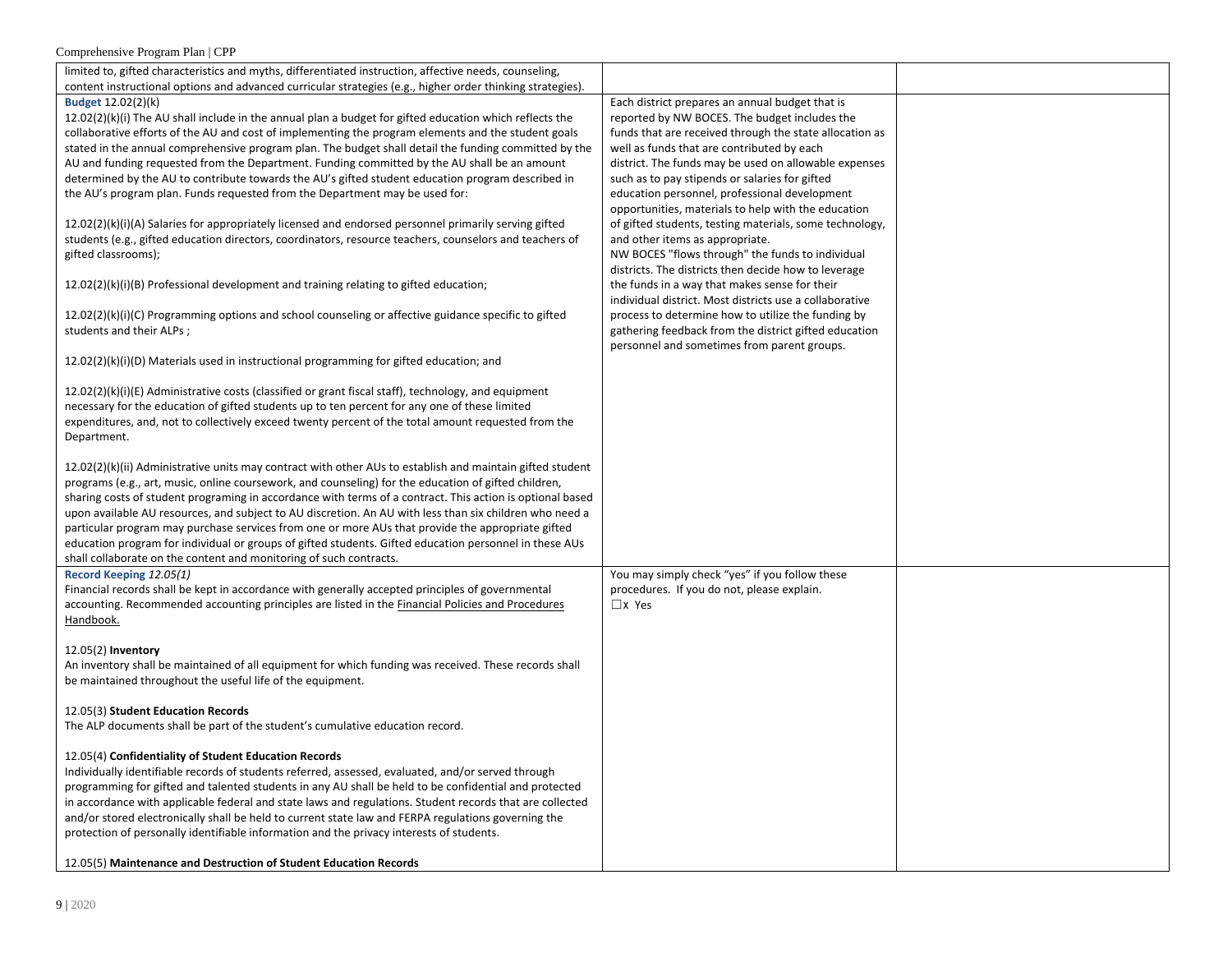| Gifted student education records and ALPs shall be maintained, retained and destroyed consistent with<br>the ongoing system of student record keeping established in the AU, including its member districts or<br>the Charter School Institute for student records, preschool (if applicable) through grade 12.                                                                                                                                                                                                                                                                                                                                                                                                                                                         |                                                                                                                                                                                                                                                                                                                                                                                                                                                                                                                                                                                                                                                                                                                                                                                                    |
|-------------------------------------------------------------------------------------------------------------------------------------------------------------------------------------------------------------------------------------------------------------------------------------------------------------------------------------------------------------------------------------------------------------------------------------------------------------------------------------------------------------------------------------------------------------------------------------------------------------------------------------------------------------------------------------------------------------------------------------------------------------------------|----------------------------------------------------------------------------------------------------------------------------------------------------------------------------------------------------------------------------------------------------------------------------------------------------------------------------------------------------------------------------------------------------------------------------------------------------------------------------------------------------------------------------------------------------------------------------------------------------------------------------------------------------------------------------------------------------------------------------------------------------------------------------------------------------|
| Procedures for Disagreement 12.06<br>The program plan shall describe procedures for resolving disagreements with parents/guardians, or<br>students in regard to identification, programming, and ALPs. The procedures for resolving<br>disagreements shall include, but need not be limited to: a method for the aggrieved individual to<br>express issues and concerns; a means to discuss disagreements in a timely manner with personnel<br>designated by the district with authority to resolve the disagreement. The procedures shall afford the<br>aggrieved individual notice of the decision giving rise to the dispute and an opportunity to be heard<br>before the decision is implemented. The procedures must be posted for ease of access by stakeholders. | While great care is taken to ensure that a proper<br>decision is made on behalf of all interested parties in<br>the education of a child, parents/guardians may make<br>a written request for dispute resolution pertaining to a<br>decision regarding their child's Gifted Education<br>services and/or identification.<br>Prior to a written request, parents/guardians must<br>demonstrate that there was discussion with<br>appropriate building personnel. A recommended<br>communication procedure would include discussion<br>with the classroom teacher and the building principal<br>prior to a written request to the district Gifted<br>Education coordinator/director.<br>Such a request shall be made in writing and addressed<br>to the Gifted Education coordinator/director within |
|                                                                                                                                                                                                                                                                                                                                                                                                                                                                                                                                                                                                                                                                                                                                                                         | fourteen (14) calendar days of receiving a decision<br>from the school.<br>The Gifted Education coordinator/director will collect<br>the information used by the school to render their<br>decision as well as information from the parents<br>supporting their dispute. After reviewing the<br>submitted information, the Gifted Education<br>coordinator/director will determine if the decision of<br>the school is to be upheld or if further investigation is<br>needed. If the decision is to be upheld, the Gifted<br>education coordinator/director will inform all parties<br>in writing within seven (7) days of<br>receiving the requested information from the<br>parents/guardians.                                                                                                   |
|                                                                                                                                                                                                                                                                                                                                                                                                                                                                                                                                                                                                                                                                                                                                                                         | If, on the other hand, further investigation is needed,<br>the Gifted Education coordinator/director will arrange<br>a meeting with the parents/guardians and the<br>principal at a time and date agreed upon by the<br>parents/guardians. If parents do not attend the<br>meeting, the courtesy of rescheduling the meeting will<br>be extended one time.<br>The purpose of this meeting is to allow the<br>parents/guardians to share their perspective. At the<br>discretion of the parents/guardians, the child may<br>participate in all or part of the discussion. The Gifted                                                                                                                                                                                                                |